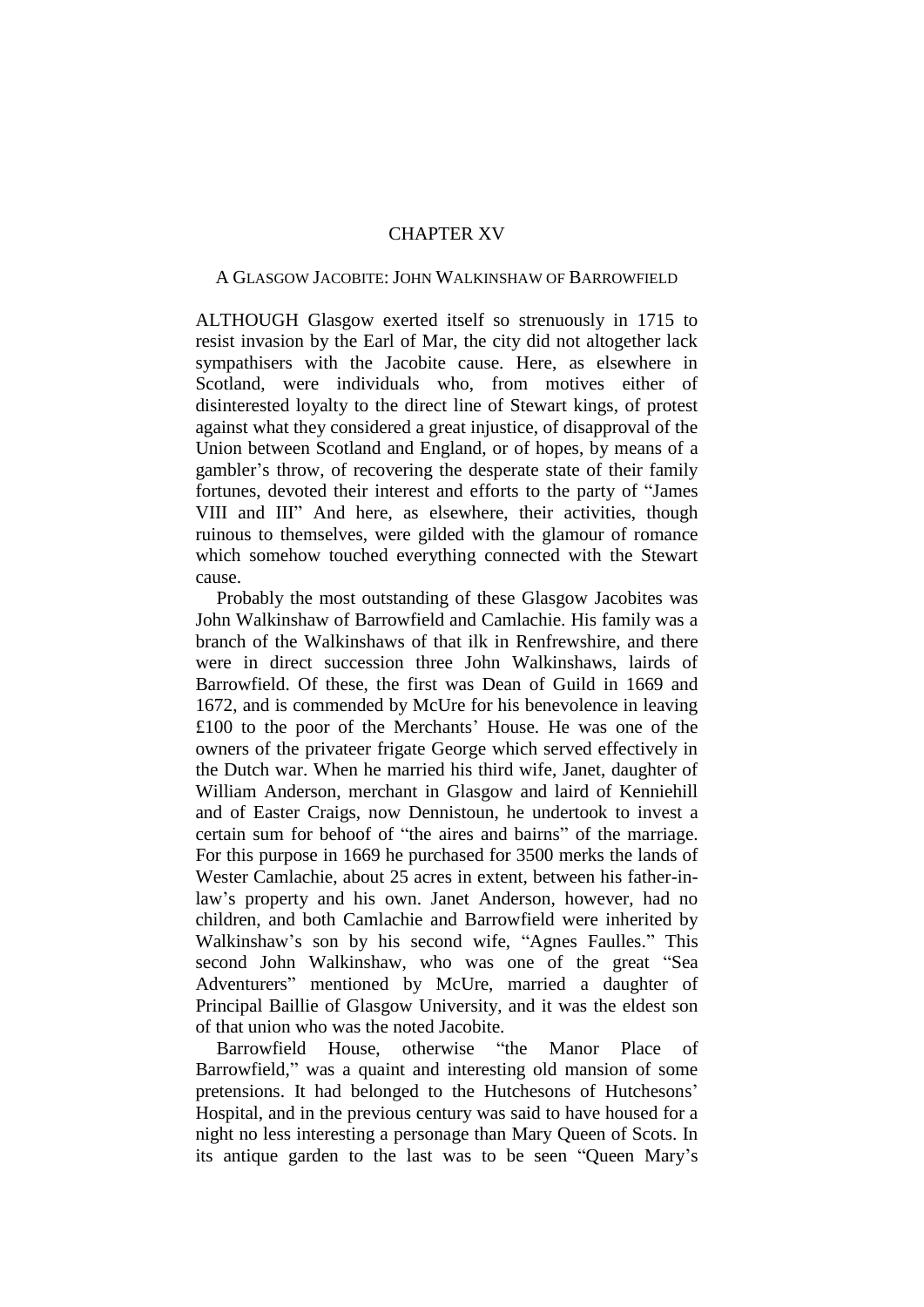Bower," and a sundial bearing the extraordinarily remote date,  $1311<sup>1</sup>$ 

Reared in a house with such associations it was perhaps not unnatural that Walkinshaw should sympathise with the romantic cause of the Chevalier. He was no doubt further influenced by his marriage, in 1703, to Katharine, one of the daughters of Sir Hugh Paterson, Bart., of Bannockburn, himself a noted Jacobite.<sup>2</sup>

Walkinshaw and two of his brothers-in-law joined Mar's rising in 1715, and all three were taken prisoners at Sheriffmuir. Confined in Stirling Castle and charged with high treason, the laird of Barrowfield stood in serious danger of losing his life. His wife, however, was a woman of spirit. Obtaining permission to visit her husband, she changed clothes with him, and while he walked out of the fortress in the character of "Lady Barrowfield," she remained in his stead to "face the music." Though he escaped, his estates, already heavily burdened with debt, were forfeited, and he appears to have become a member of the little group of active conspirators round the person of the forlorn "James VIII. and III." in his exile on the Continent.<sup>3</sup>

It was at this time that he took part in one of those romantic adventures which, as already said, so largely made up the history of the Jacobite cause. In this instance the occurrence might have been an episode taken from the pages of some curious work of fiction. It was, at any rate, an exciting enterprise for all concerned in it.

The facts were these. The Chevalier de St. George was now over thirty years of age, and if the hopes of the Jacobites were not to be damped off by the prospect of an end of the dynasty, it was desirable that he should marry. At the same time perhaps not less urgent was the need of refilling the depleted coffers of the exiled court. One of the wealthiest heiresses and most desirable matches in Europe at that time was Clementina, daughter of Prince James Sobieski, and granddaughter of John Sobieski, King of Poland,

**.** 

<sup>1</sup> An engraving of the house, in ruins, is given in *[Glasghu](http://books.google.com/books?id=tdgHAAAAQAAJ&dq=Glasgow%20Facies&pg=PA755#v=onepage&q&f=false)  Facies*[, p. 755.](http://books.google.com/books?id=tdgHAAAAQAAJ&dq=Glasgow%20Facies&pg=PA755#v=onepage&q&f=false) Its associations afterwards gave the name to Queen Mary Street, at the eastern end of which it stood. It faced Dalmarnock Road, and its great walled garden ran back to London Road. It was taken down in 1844 to supply materials for the building of a farmhouse near its site.]

<sup>&</sup>lt;sup>2</sup> On his march south in the autumn of 1745 Prince Charles Edward slept for a night at Bannockburn House, and in January 1746, while his army was besieging Stirling Castle, he made the mansion his headquarters.

<sup>3</sup> *[Glasghu Facies](http://books.google.com/books?id=tdgHAAAAQAAJ&dq=Glasgow%20Facies&pg=PA752#v=onepage&q&f=false)*, ii. p. 752 note; *Burgh Records*, 28th May, 1724.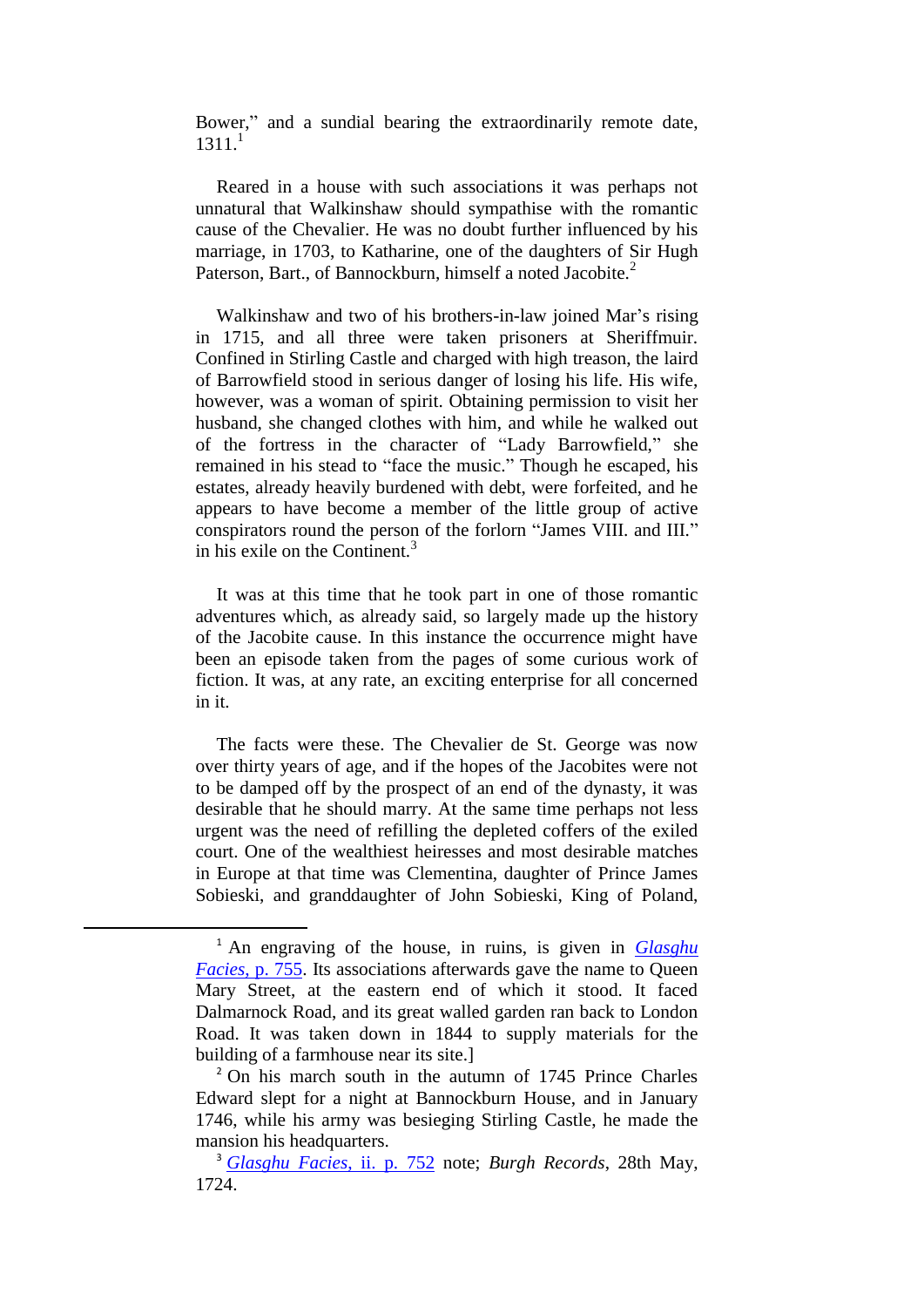who was the champion of Christendom against the Turks, and drove back their last great invasion in a mighty battle before the gates of Vienna in 1683. The hand of this princess was duly sought for the Chevalier, and her parents, dazzled by the prospect held out to them of their daughter succeeding to the British throne, were induced to consent to the match.

News of the proposed union, however, reached the Court of St. James's, which forthwith took measures to frustrate the enterprise. Representations were at once made to the Court of Vienna to prevent the marriage. To overcome this obstacle it was arranged that the bride should travel secretly to Bologna, and that the ceremony should take place there. But the German Emperor was at that time especially desirous to stand well with the British Government, which was supporting his claim to Sicily with its fleet. On being informed of what was taking place, therefore, he ordered the arrest of the bridal party, and at the same time deprived the bride's father, Prince James Sobieski, of his government of Augsburg, and threw him into prison.

This denouement upset the entire plan of the Jacobite party, and threatened seriously to damage the prospects of the Jacobite cause. In the emergency, an Irishman, Charles Wogan, who had nearly lost his life in the rising of 1715, came forward with a plan. He obtained from the Austrian Ambassador a passport in the name of Count Cernes, a nobleman who, he gave out, was returning with his family from Loretto to the Low Countries. Armed with this document the rescue party set off. Two friends of Wogan, Major Misset and his wife, acted as the Count and Countess; Wogan himself was the brother of the Countess, and a maid of Mrs. Misset's was the sister of the Count.

On the evening of 27th April, 1719, the adventurous little party reached Innsbruck, and secured lodgings near the convent where the Princess was confined. Here fortune favoured the plotters. A servant of the Princess had obtained permission from the porter to bring a young woman into the cloister as often as he wished. This man was persuaded with a handsome bribe to help the plot, and Jenny, Mrs. Misset's maid, after some demur, was induced by the gift of a fine damask dress, a few pieces of gold, and many bright promises, to risk the chief part in the enterprise. During a dark night and a blinding snowstorm, the maid was conveyed into the convent. There she quickly changed clothes with the Princess, and very soon a well-horsed carriage with a freight which meant so much to the future of far-off Scotland, was making its way as rapidly as postillions could ride, over bad roads and in wild weather, towards the Italian frontier. The chief risk was at the frontier itself, but after a few exciting moments the danger was passed, and the fair Polish Princess was free upon Italian soil. A few days later she was married to James at Bologna by proxy.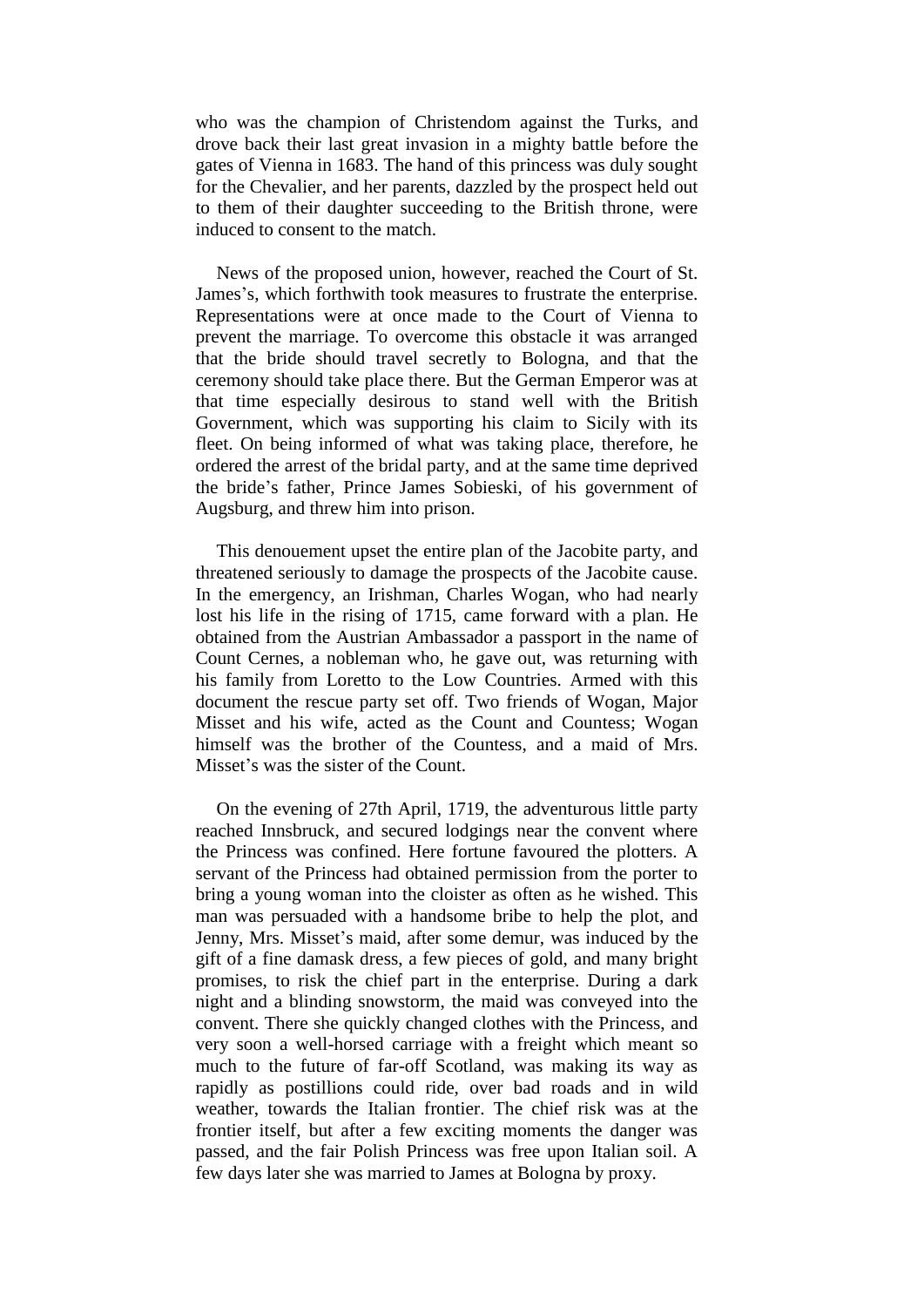In his marriage, as in everything else, the Chevalier failed somehow to play the gallant part. He was away at the moment, intriguing in Spain. The Princess, nevertheless, did not fail to reward her rescuers. Wogan was made a knight by the Pope. Nothing more is heard of the brave Jenny, but it may be hoped she was not forgotten. John Walkinshaw of Barrowfield, who had also played a part in the exciting enterprise, received his reward in another way. He had no sons, but when, shortly afterwards, his wife presented him in Rome with a tenth daughter, the Princess acted as the child's godmother, and gave her her own name of Clementina. This was the Clementina Walkinshaw who was to play so notable a part, at a later day, in the life of the Princess's own son, Prince Charles Edward.<sup>4</sup>

Meanwhile "Lady Barrowfield" had returned to Glasgow. In 1722 a petition was presented to the Crown on behalf of her and her ten daughters. In response to this, William Douglas, younger of Glenbervie, was appointed as a trustee, to work the coal under the estates on their behalf. Later, in December 1723, when the properties were sold to the magistrates of Glasgow, the mansion house of the Camlachie estate, with its garden and twelve acres behind, was reserved for Lady Barrowfield. This remained in her possession only till 1734. In that year she sold the house and grounds for £500 to a Glasgow merchant, John Orr, who had already bought the Camlachie and Barrowfield estates from the Town Council for  $£10,000.<sup>5</sup>$ 

1

<sup>5</sup> *Burgh Records*, 30th Dec. 1723; 16th May, 1724; 28th May, 1724. Walkinshaw's estate was heavily burdened with debt, and it was probably for this reason that in purchasing Barrowfield the magistrates dealt directly with him, purchasing the rights of his creditors, and securing the consent of his wife, Katharine Paterson, and of William Douglas, younger, of Glenbervie, the donator of the escheat. A somewhat similar set of circumstances seems to have occurred in the case of Walter Gibson (*supra*, p. 58), in which, though by decree of adjudication, his properties had apparently passed to certain creditors, he was still able to sell Whiteinch and Balshagrie, and the purchasers merely fortified their

<sup>4</sup> *Narrative of the Escape of the Princess Clementine,* by Charles Wogan. London, 1722. *The Life and Times of Prince Charles Stuart, Count of Albany*, by Alex. Charles Ewald, F.S.A., i. 2.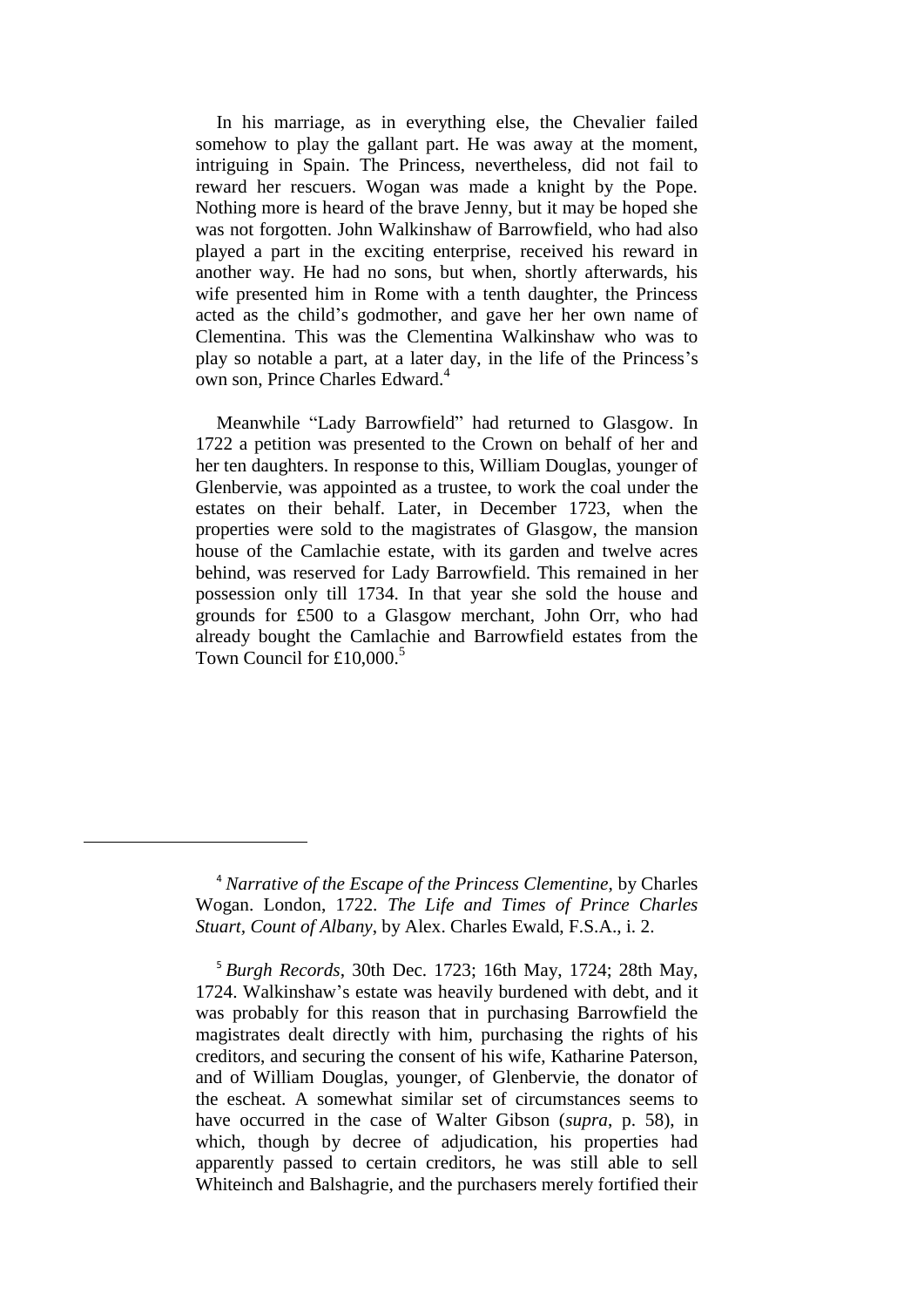Thus ended the Walkinshaw connection with Glasgow, so far as the ownership of Barrowfield was concerned. It seems probable, however, that Mrs. Walkinshaw continued to enjoy the revenue from the coal pits on the estate and to occupy the Camlachie mansion house for some years longer as a tenant. It is generally understood that it was when Prince Charles Edward was staying at the Shawfield mansion in Glasgow, in the Christmas week of 1745, there was presented to him for the first time John Walkinshaw's youngest daughter, Clementina, who was also the god-daughter of his own mother, the Princess Clementine Sobieski; and tradition even avers that, attracted by the charms of the young lady, he paid a visit to her at the Camlachie mansion.<sup>6</sup> Whether or not he did so, he had abundant opportunity of improving his acquaintance with Clementina during the following weeks, when staying under the roof of her relatives at Bannockburn House. <sup>7</sup> In that



right by obtaining an additional disposition from the creditors.

**.** 

The little old two-storey mansion house of Camlachie, with its quaint attic windows in the roof, forms the subject of a woodcut in *[Glasghu Facies](http://books.google.com/books?id=tdgHAAAAQAAJ&dq=Glasgow%20Facies&pg=PA754#v=onepage&q&f=false)*, p. 754. For many years it was an inn, and when Wolfe, the future hero of Quebec, commanded the garrison in Glasgow in 1749, he took up his quarters under its roof. Here he wrote several of his dispatches, and improved himself by studying Latin and mathematics. The building, which formed 809 and 811 Gallowgate, was only demolished in 1931.

An account of the Walkinshaws of Barrowfield is given in *Glasgow Past and Present*, vol. ii. p. 511, and further details are furnished by Senex in *Old Glasgow*, pp. 10-12, and in Brown's *Hist. Glasg*. ii. 101. See also Crawford's *Renfrewshire*, p. 90.

<sup>6</sup> Lugton's *Old Lodgings of Glasgow*, p. 61.

<sup>7</sup> *Glasgow Mercury*, 23 Nov. 1780.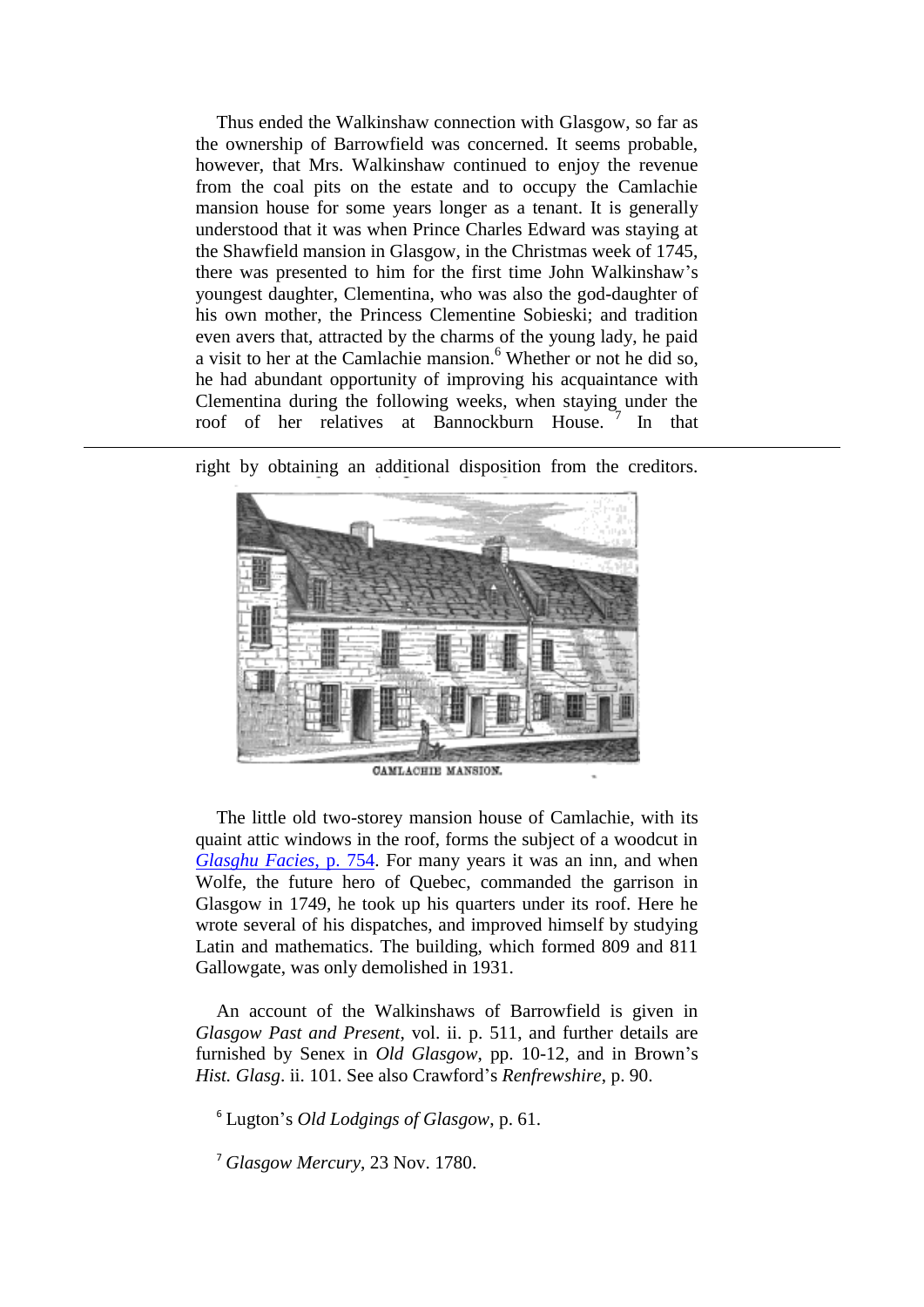neighbourhood likewise there is a tradition that, after the Jacobite army had abandoned the siege of Stirling Castle, and set out on its march to the north, the Prince spent a last night at Torbrex House, near St. Ninians, before bidding farewell to the daughter of the stout old laird of Barrowfield. In the little old two-storeyed mansion, which then belonged to Mrs. Walkinshaw, the room is still to be seen in which Charles is said to have slept on that occasion.

John Walkinshaw died in 1731. His wife survived him by about fifty years, and died in Edinburgh in November 1780, at the great age of ninety-seven.<sup>8</sup> Not the least of her sorrows must have been the fate of her youngest daughter. After his escape to France the Prince sent for Clementina, and she went over to him in 1752. As his mistress, or perhaps his wife, her life with him was most unhappy, and she was forced by his ill-usage to leave him in  $1760$ . By the Jacobites, who wished to get her out of the way, she was accused of betraying his plans to the British Government, but the only foundation for the charge seems to have been that her sister Katharine was housekeeper to the Princess of Wales, mother of George III. The calumny was evidently not entertained by those best fitted to know. By the French king she was created Comtesse d'Alberstrof, and she was pensioned, first by the Prince's father, and afterwards by his brother, the Cardinal of York. Her daughter, Charlotte, born in 1753, Charles himself "legitimated" in 1784 and created Duchess of Albany. She is the "Bonnie Lass of Albany" of Burns's song, and she died in the year after her father, 1789. Clementina Walkinshaw, Comtesse d'Alberstrof, herself died at Freiburg in Switzerland in 1802. There are reasons for believing that she was a much-injured woman.

**.** 

<sup>8</sup> Bannockburn estate had been sold in 1720 by the Commissioners of Forfeited Estates for £9671, but, like Keir estate not far away, had been bought back by friends of its former owners.—Chambers, *Domestic Annals*, iii. 443.

<sup>9</sup> Ewald's *Life* and *Times of Prince Charles*, ii. 229.